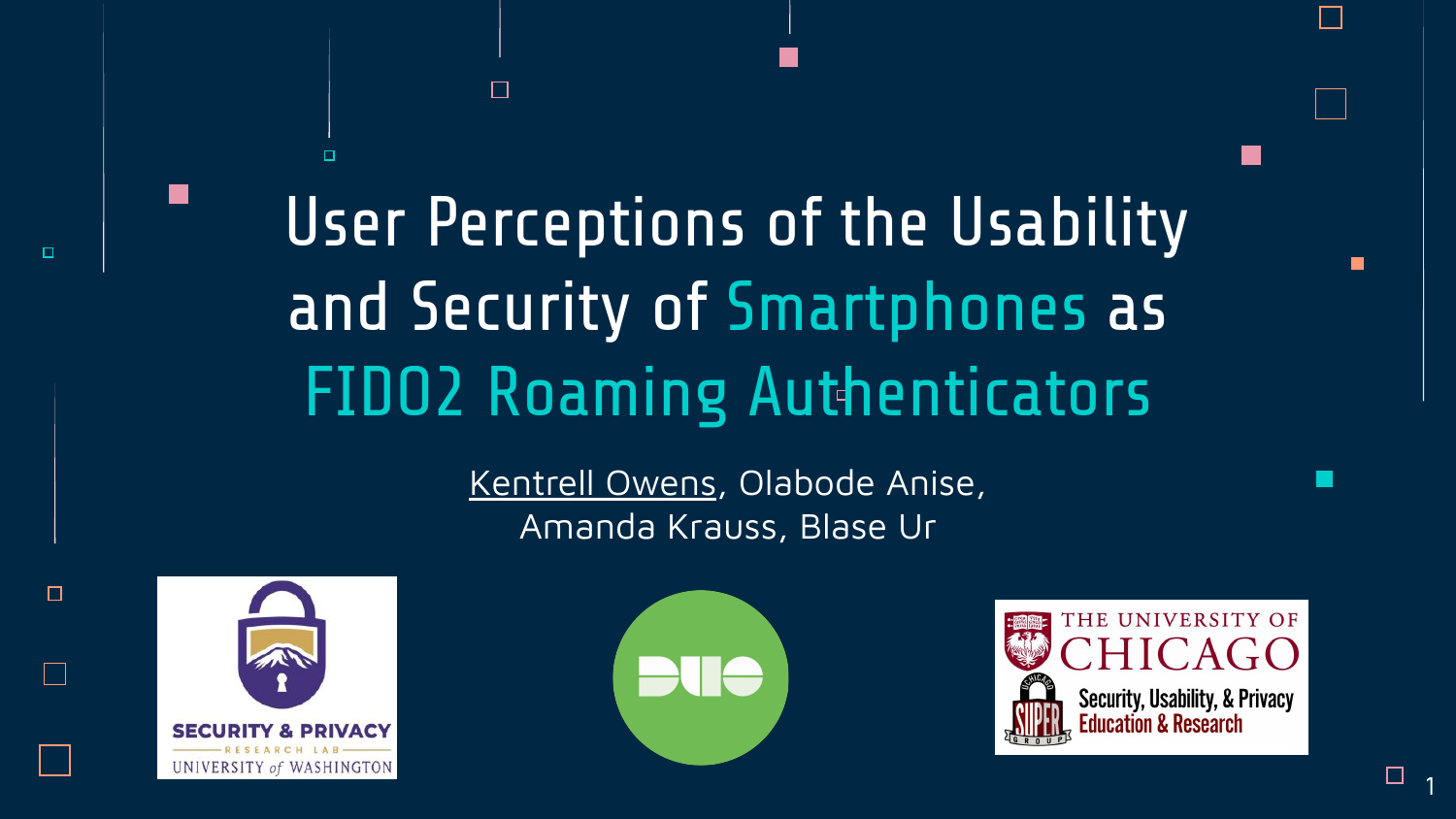### Passwords Have Problems

 $\Box$ 

 $\Box$ 



Source: https://xkcd.com/792/

 $\Box$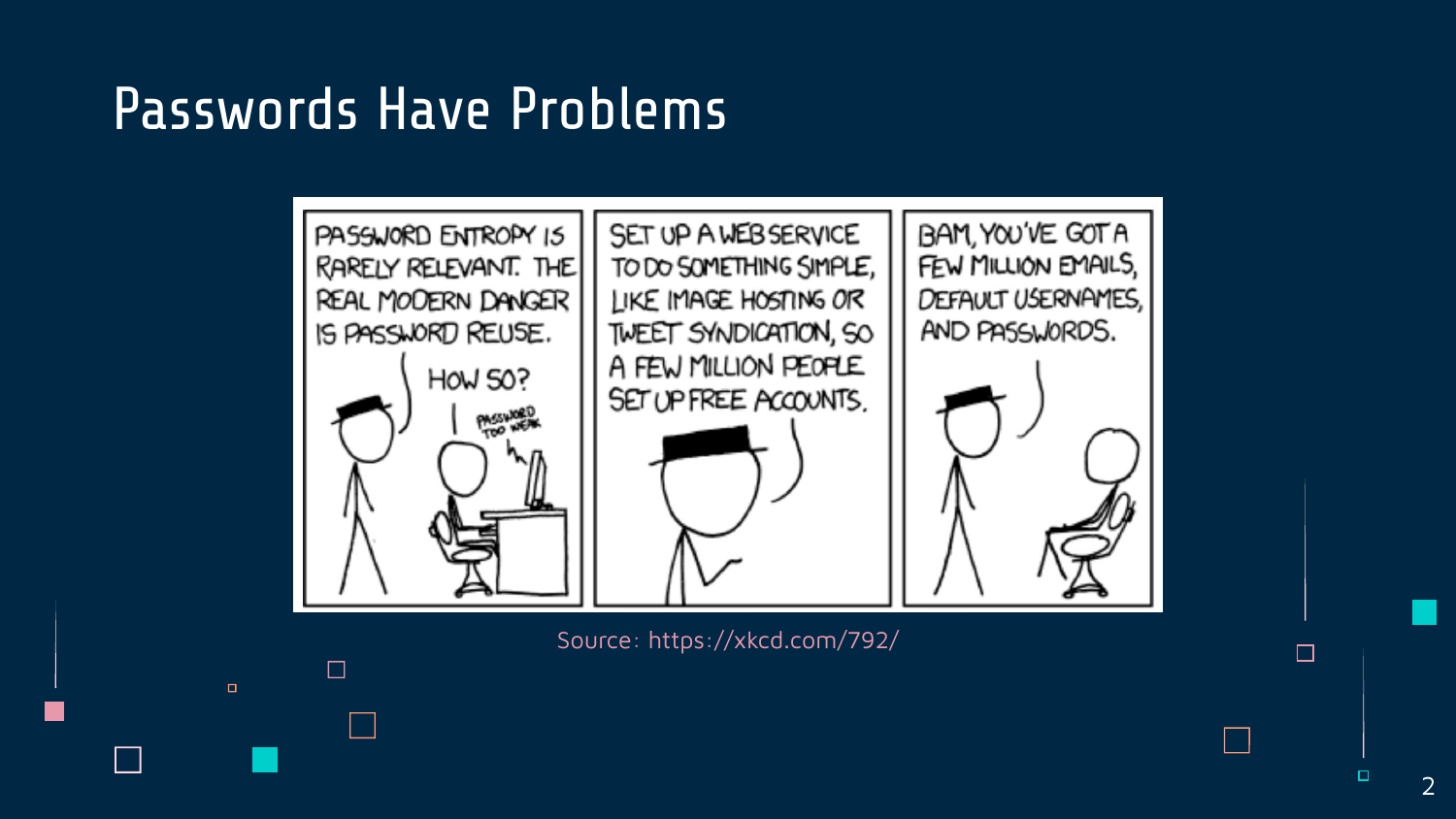## FIDO2: WebAuthn + CTAP2



Г





 $\Box$ 

 $\Box$ 

г





 $\Box$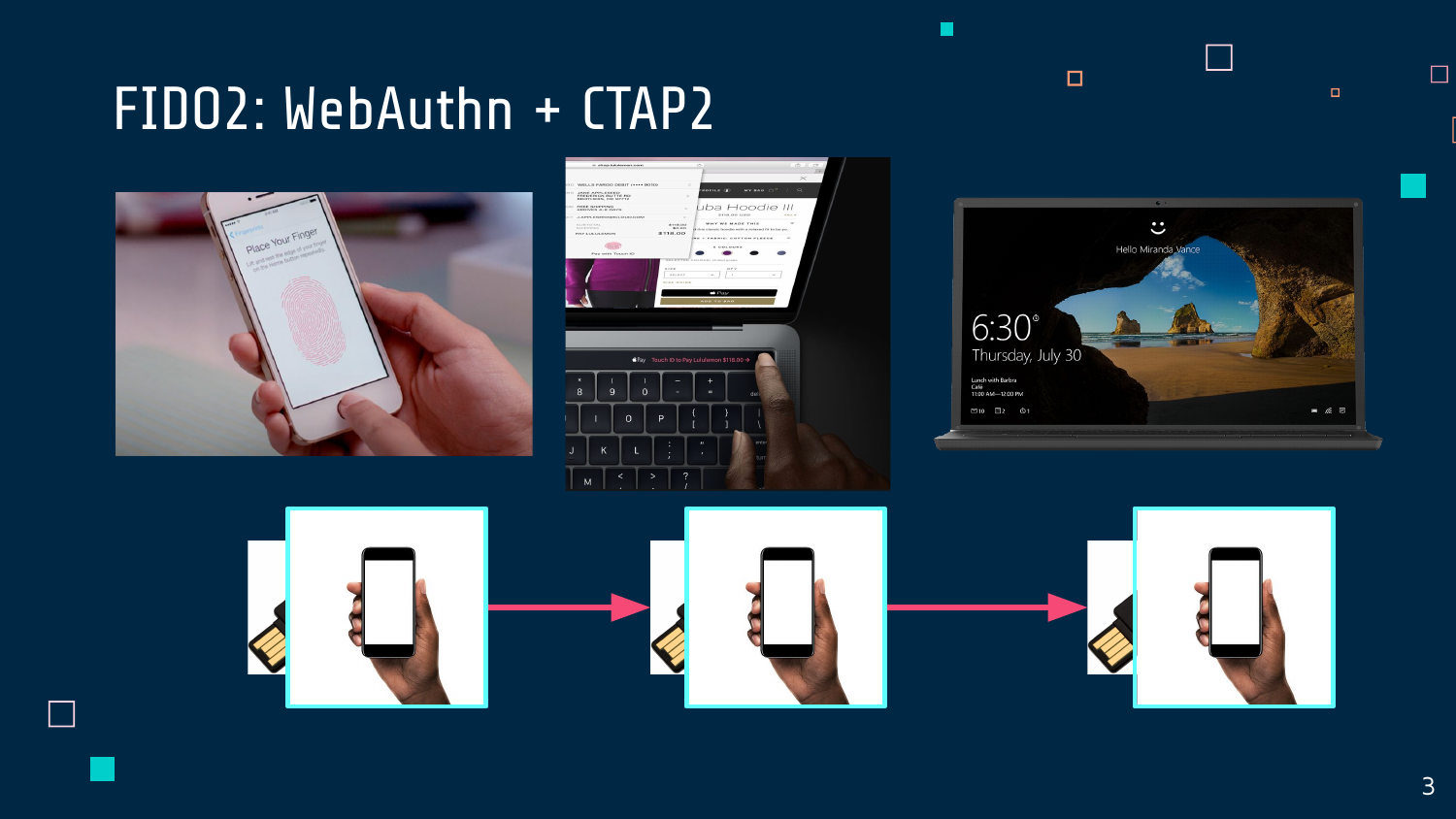### User Study of Neo vs. Passwords

### **Neo prototype = browser extension + smartphone app + intermediary server**

Participants (N=97) were randomly assigned to *Neo* or *Passwords*

Logged into a fictitious banking site 10 times over two weeks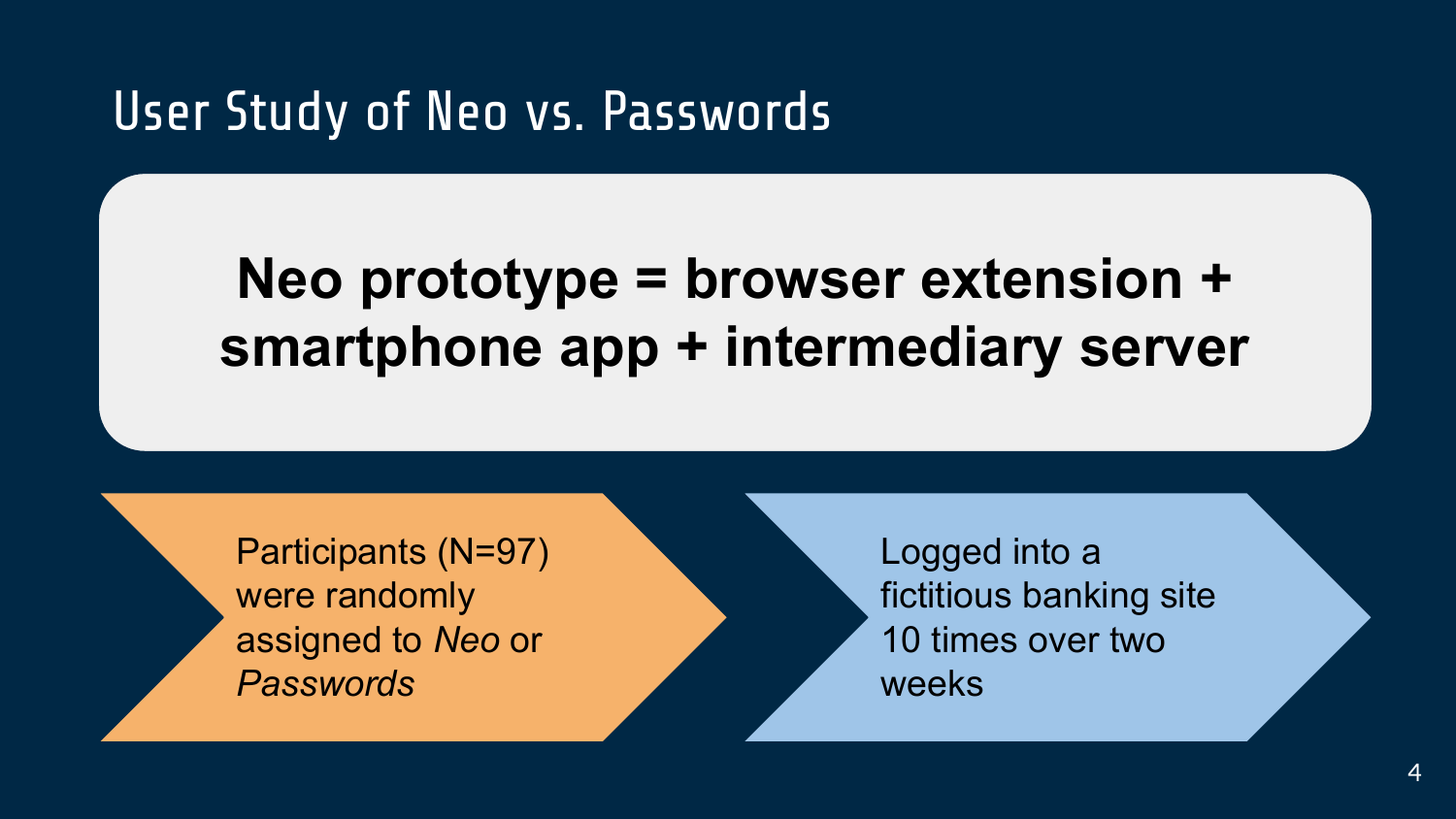- 1) Difficulty of initial setup
- 2) Usability In daily authentication
- 3) Relative perceptions of security/usability vs. passwords
- 4) Barriers to adoption



□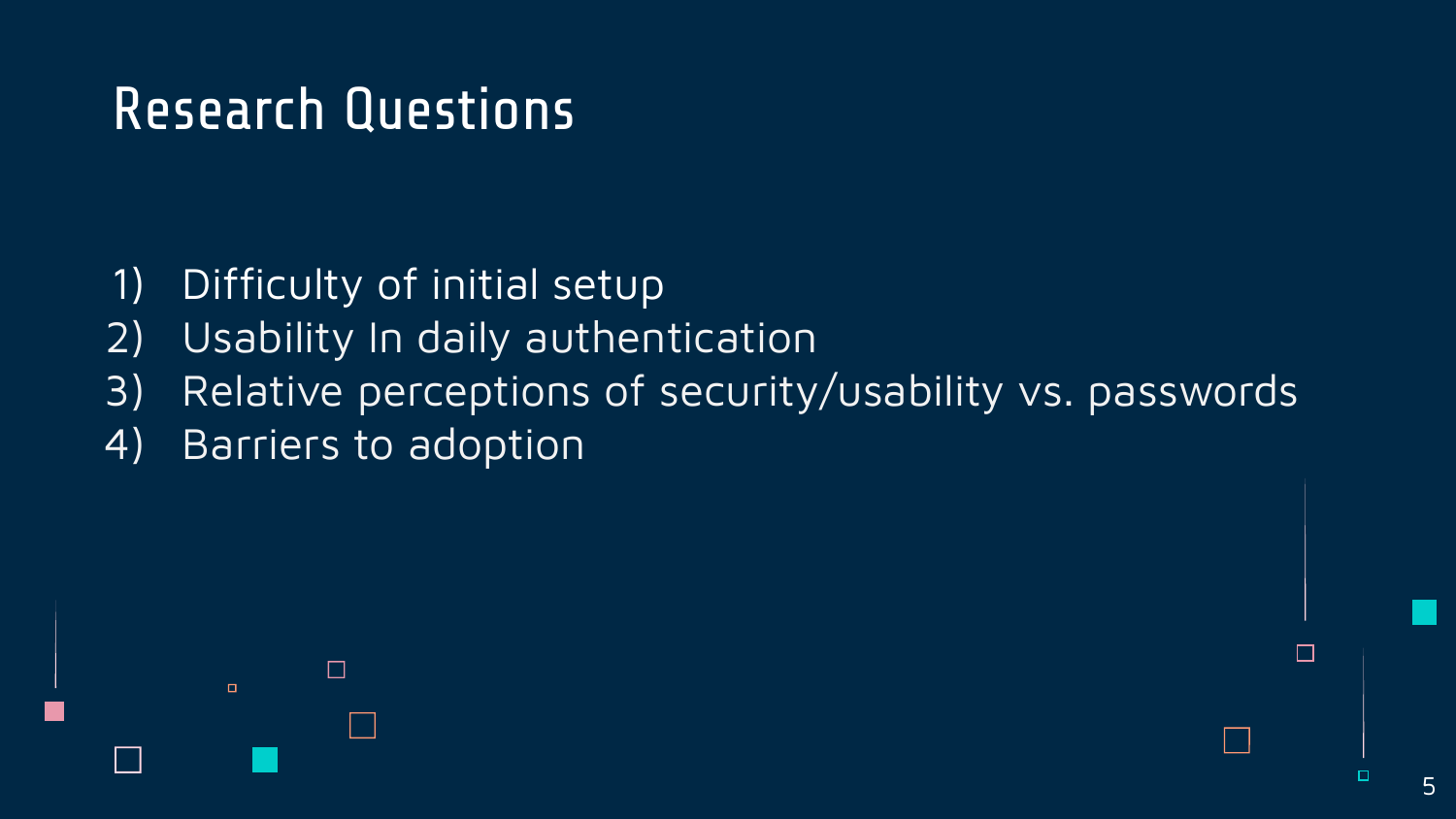### **1) Difficulty of initial setup**

- 2) Usability In daily authentication
- 3) Relative perceptions of security/usability vs. passwords
- 4) Barriers to adoption



п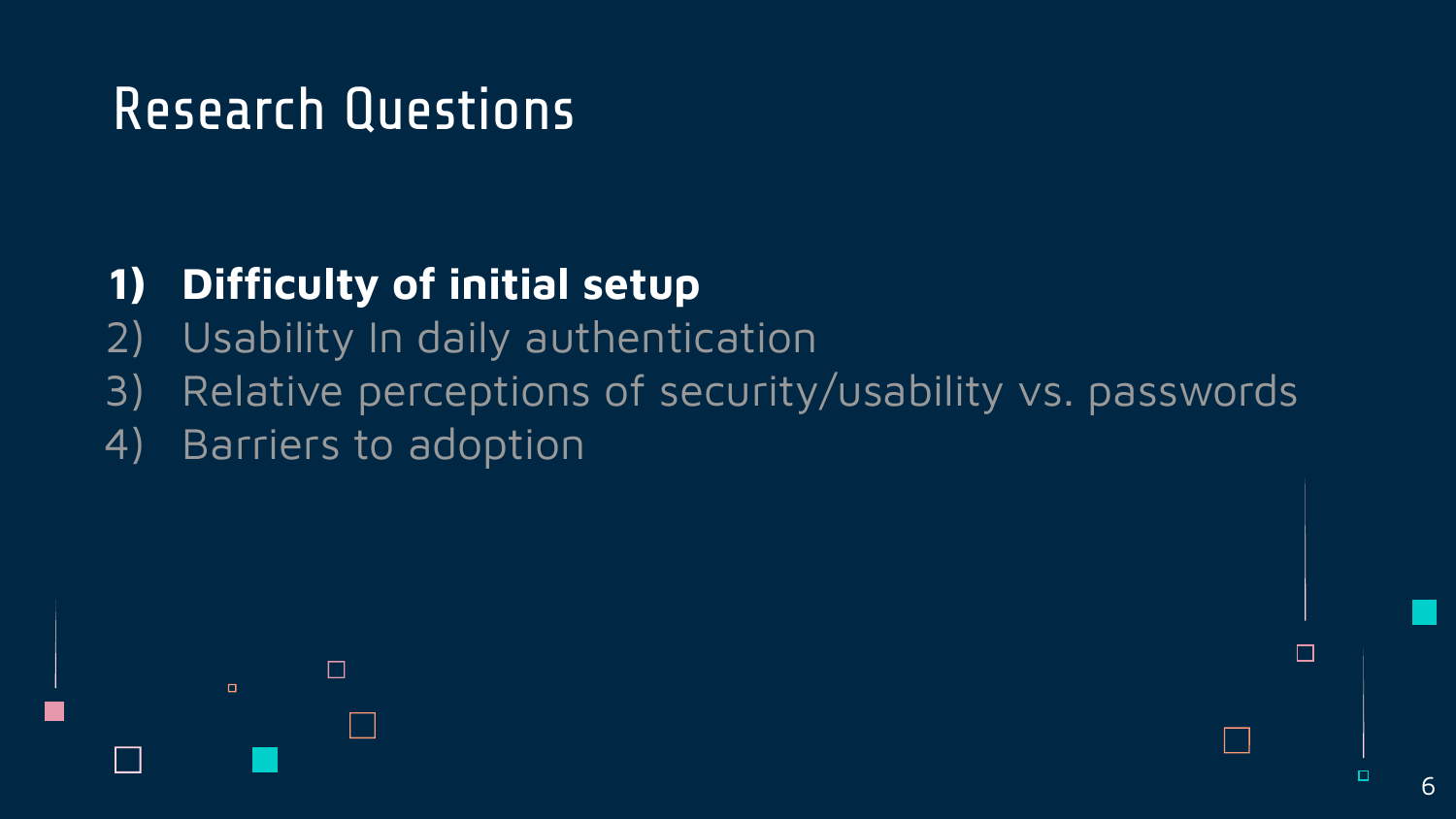# Neo's Usability Challenges

- > 50% of Neo dropped out during setup (vs. 10% of Passwords)
- Neo had significantly **worse** SUS scores



 $\Box$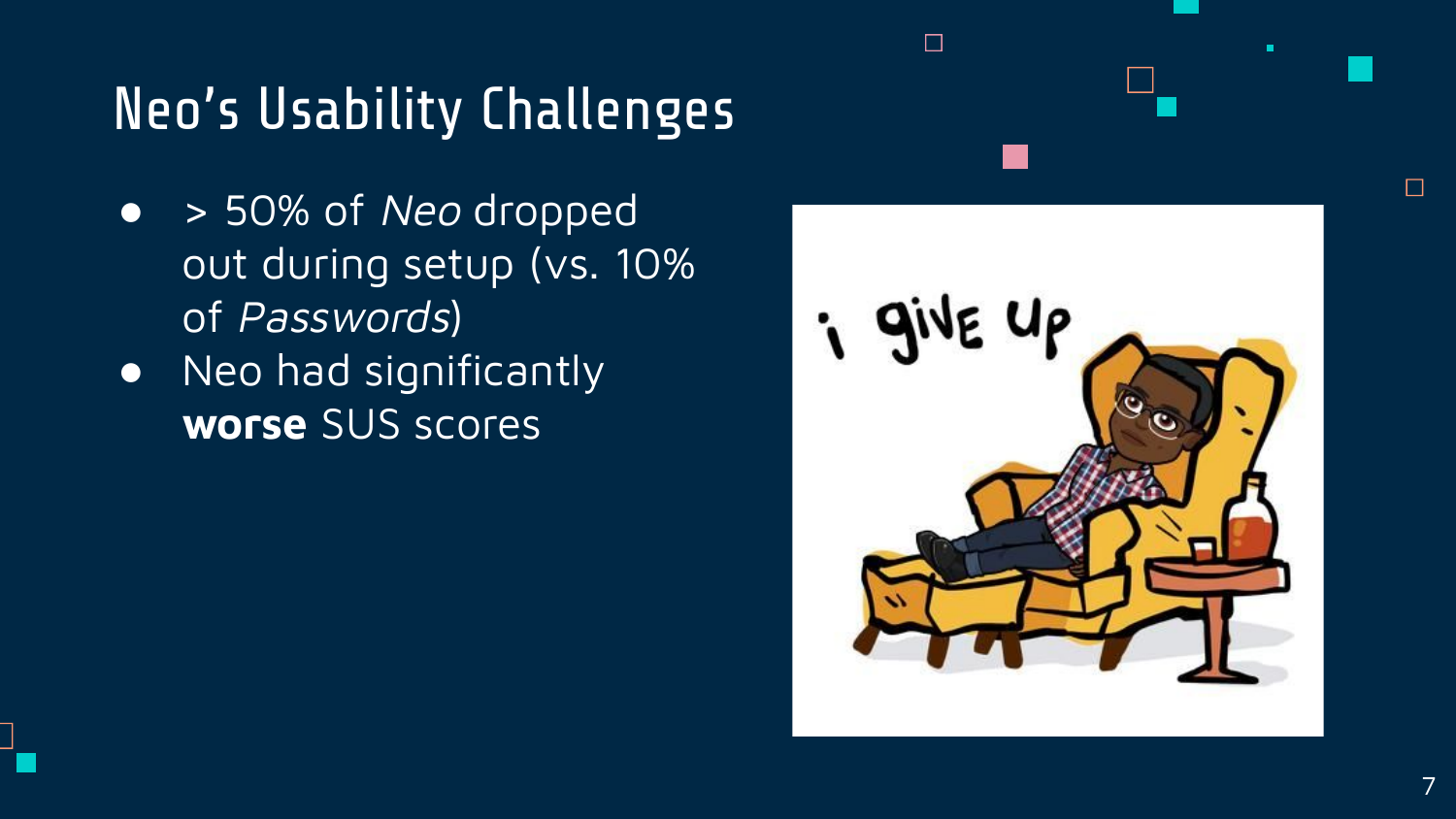#### 1) Difficulty of initial setup

- **2) Usability In daily authentication**
- 3) Relative perceptions of security/usability vs. passwords
- 4) Barriers to adoption



п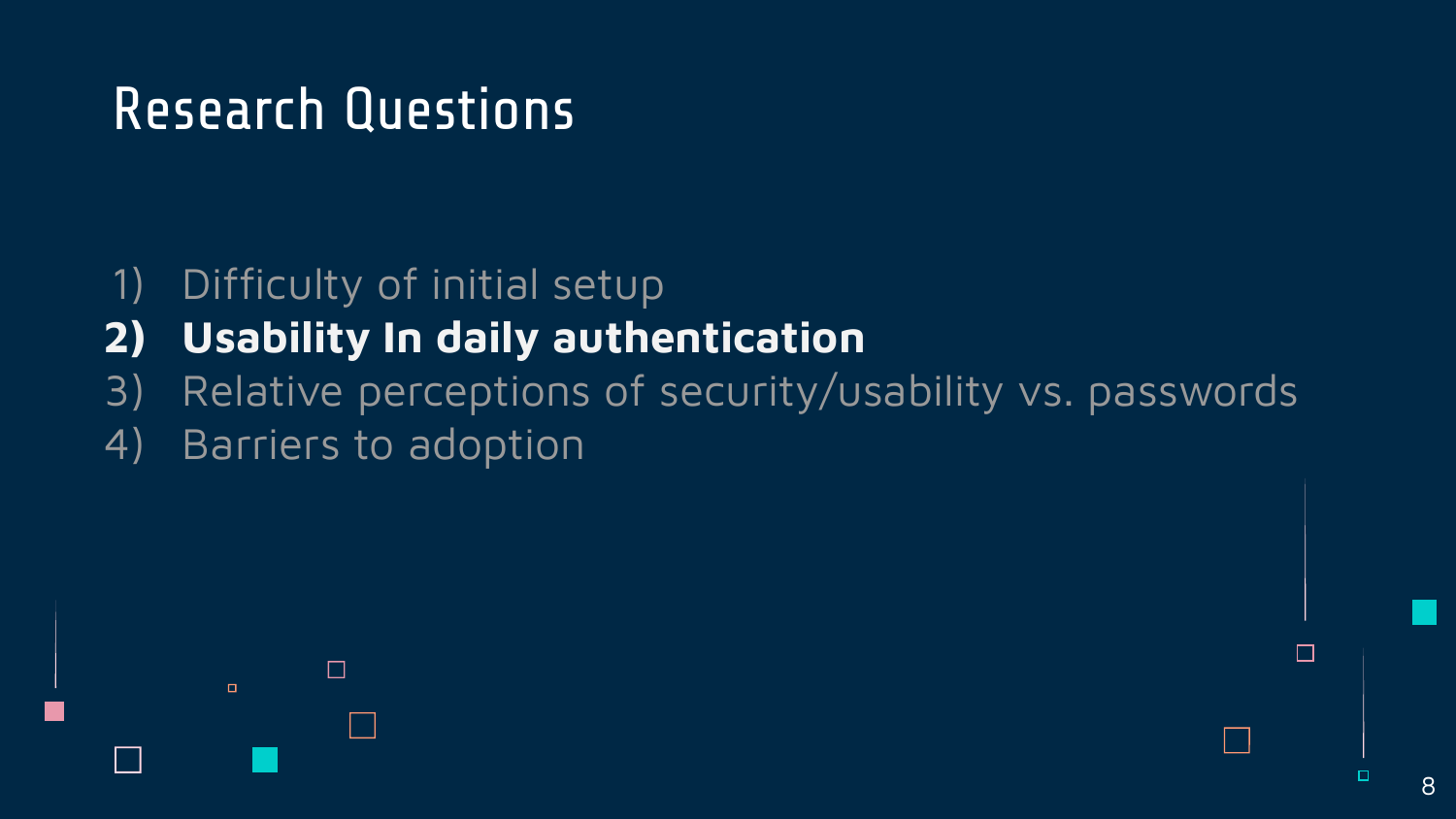- 1) Difficulty of initial setup
- 2) Usability In daily authentication
- **3) Relative perceptions of security/usability vs. passwords**
- 4) Barriers to adoption

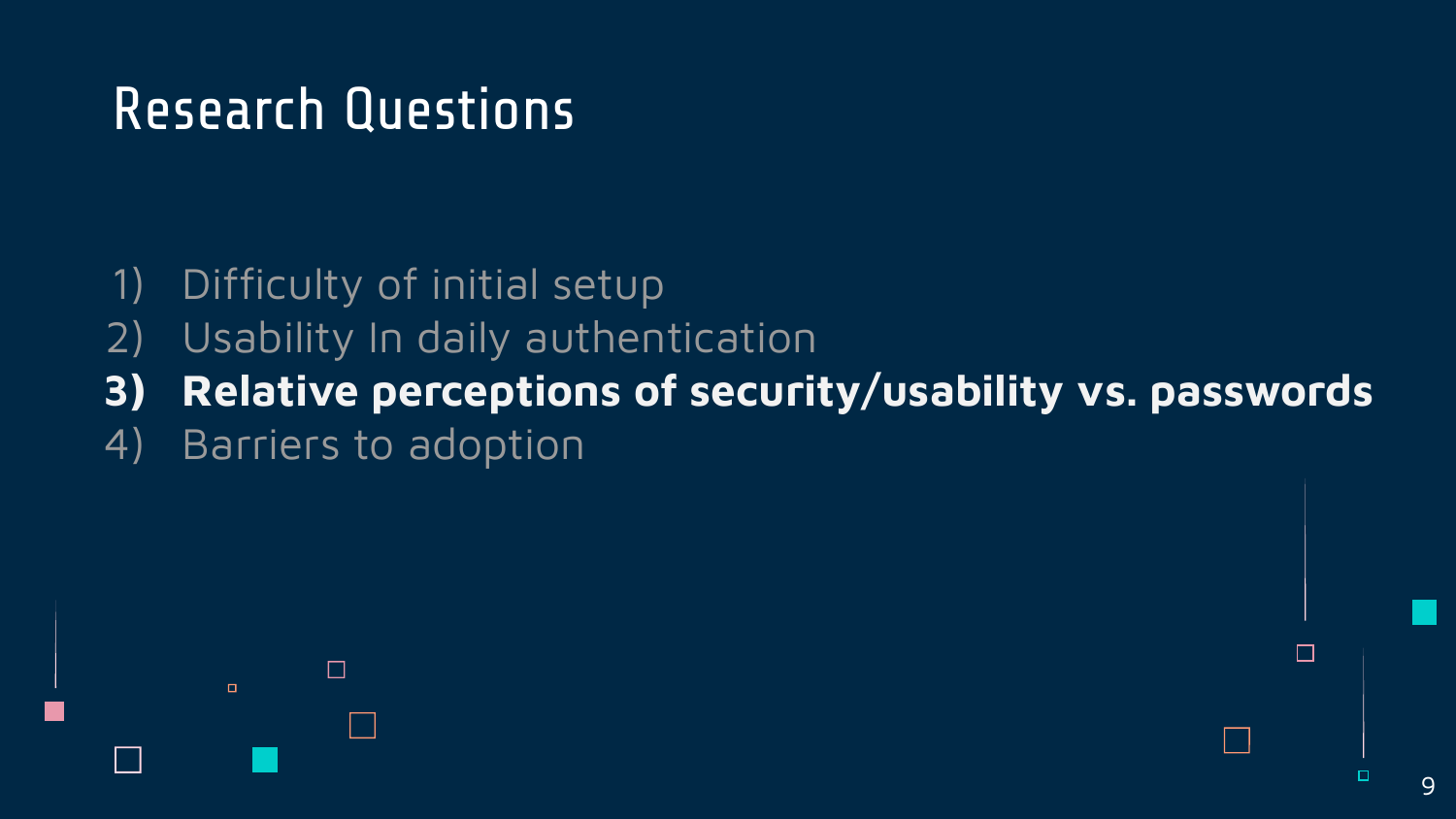# Neo More Secure / Less Usable

How likely are you to choose Neo over passwords for the following types of accounts, if Neo were widely available?

 $\Box$ 

|                                         | Likelihood of choosing Neo over passwords |  |                |  |            |                        |
|-----------------------------------------|-------------------------------------------|--|----------------|--|------------|------------------------|
|                                         | Very likely                               |  | <b>Neutral</b> |  | Not likely | N/A                    |
| Dating services (e.g. Bumble, OkCupid)  |                                           |  |                |  |            |                        |
| Streaming services (e.g. Netflix, Hulu) |                                           |  |                |  |            | $\cup$                 |
| Social media                            |                                           |  |                |  |            | $\left( \quad \right)$ |
| <b>Healthcare services</b>              |                                           |  |                |  |            | $\cup$                 |
| <b>Bank</b>                             |                                           |  |                |  |            | ( )                    |
| Email                                   |                                           |  |                |  |            |                        |

 $\Box$ 

ь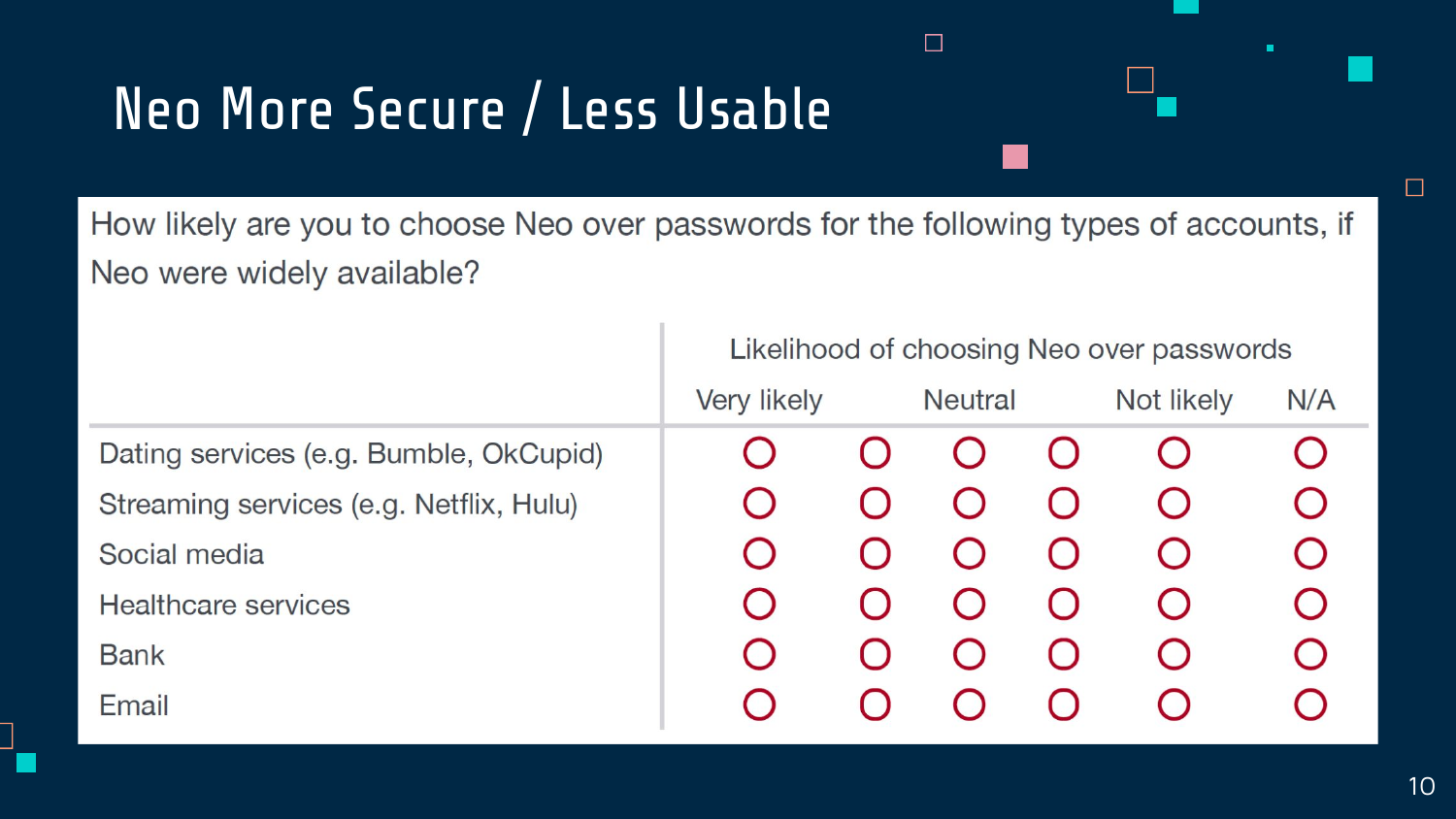- 1) Difficulty of initial setup
- 2) Usability In daily authentication
- 3) Relative perceptions of security/usability vs. passwords
- **4) Barriers to adoption**

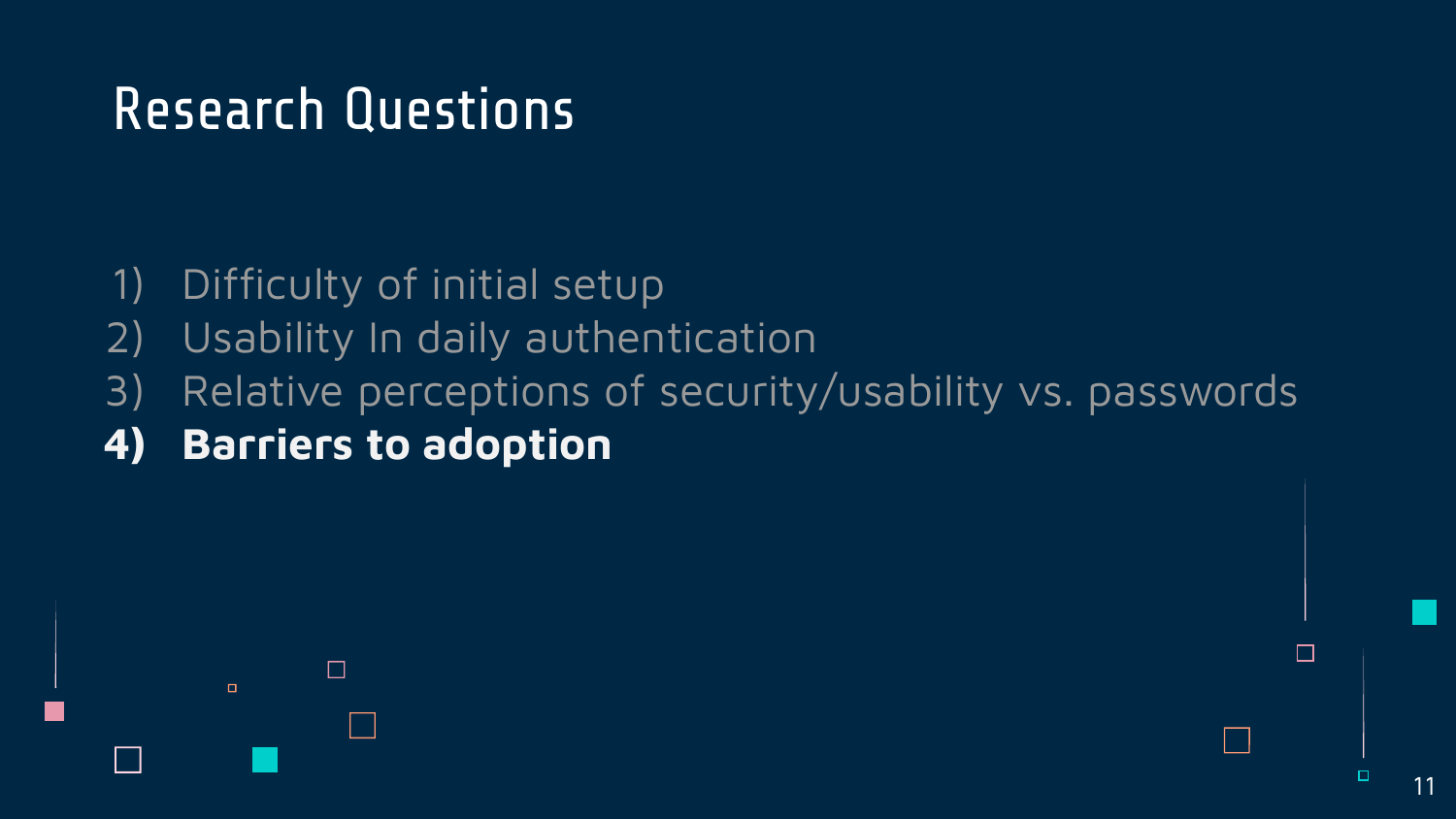## Barriers to Adoption

**P24**: "If the phone breaks or is forgotten somewhere (I know this is probably uncommon), I didn't really see an alternative way to log in or secure your account."

● Neo participants worried about availability / account recovery

 $\Box$ 

**•** 1/3 participants misplace their phones daily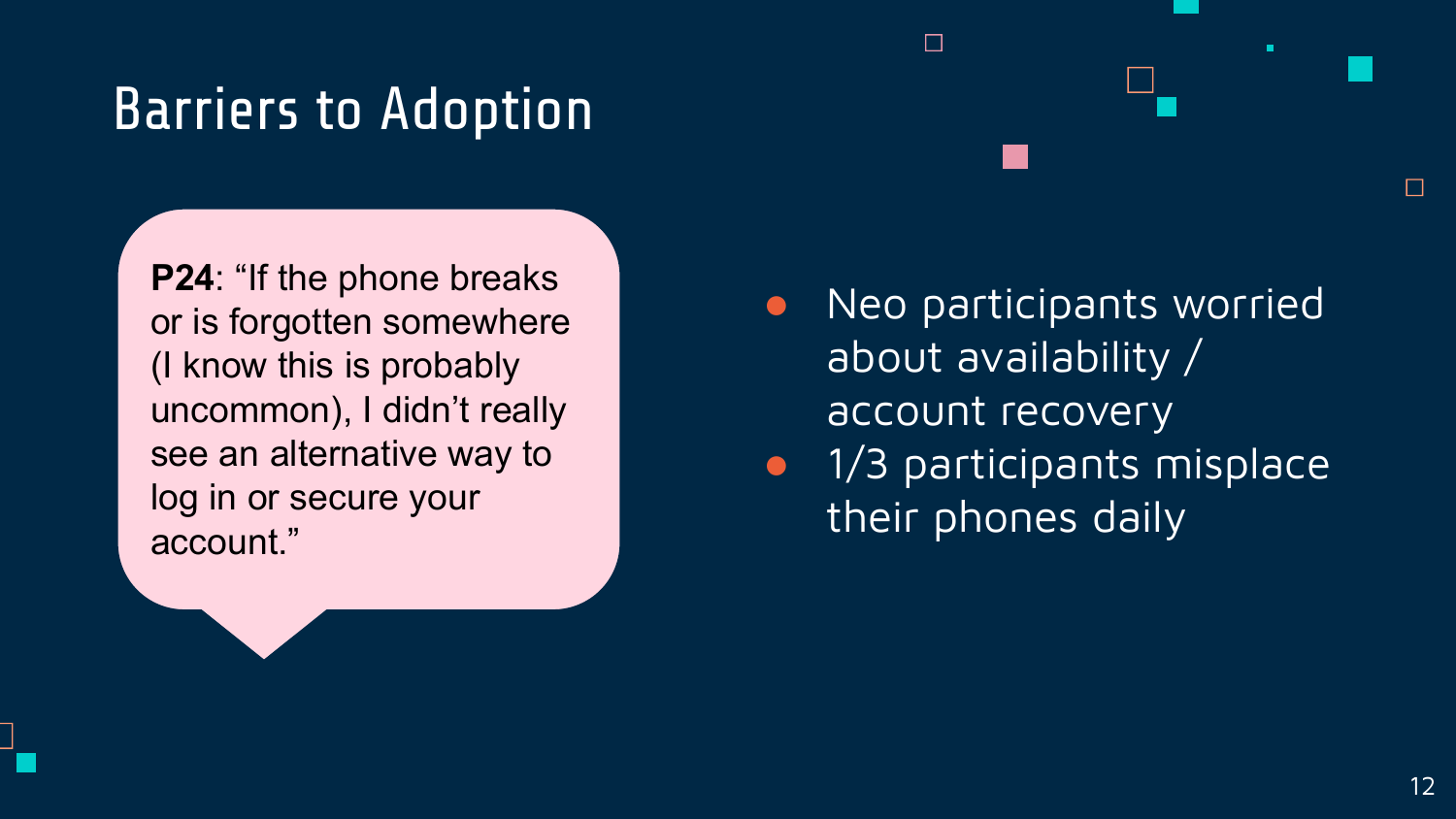### Takeaways

### **Security vs. Usability**



Stressing security benefits may not be enough

 $\Box$ 

**Availability & Account Recovery**



Smartphones introduce new challenges

**Limitations of Methods**



Fictitious website, survivorship bias

 $\Box$